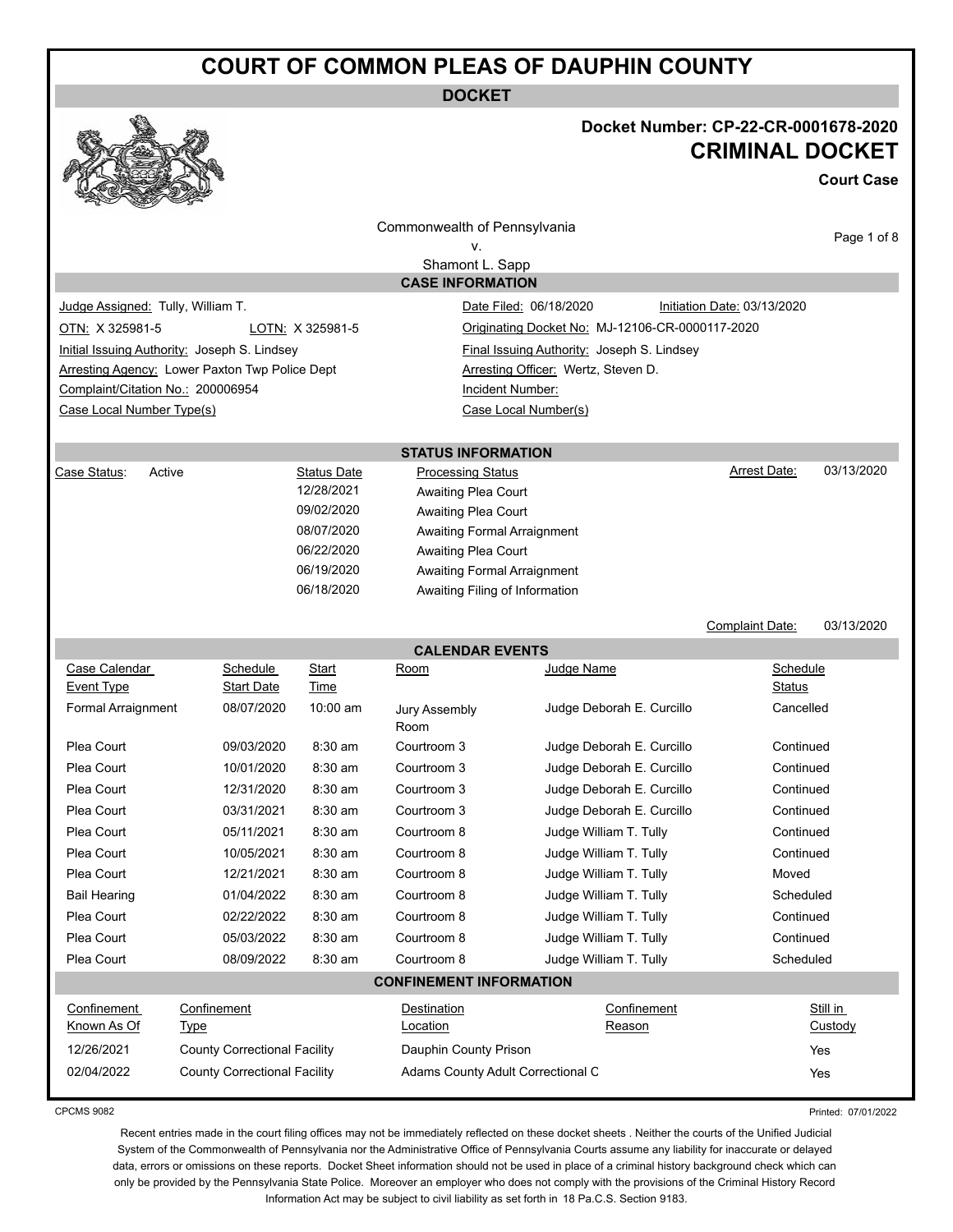| <b>COURT OF COMMON PLEAS OF DAUPHIN COUNTY</b> |                                                                             |                |                          |                           |                                                                                                                                                        |                           |                                   |                              |                                                                                     |
|------------------------------------------------|-----------------------------------------------------------------------------|----------------|--------------------------|---------------------------|--------------------------------------------------------------------------------------------------------------------------------------------------------|---------------------------|-----------------------------------|------------------------------|-------------------------------------------------------------------------------------|
|                                                |                                                                             |                |                          |                           | <b>DOCKET</b>                                                                                                                                          |                           |                                   |                              |                                                                                     |
|                                                |                                                                             |                |                          |                           |                                                                                                                                                        |                           |                                   |                              | Docket Number: CP-22-CR-0001678-2020<br><b>CRIMINAL DOCKET</b><br><b>Court Case</b> |
|                                                |                                                                             |                |                          |                           | Commonwealth of Pennsylvania                                                                                                                           |                           |                                   |                              | Page 2 of 8                                                                         |
|                                                |                                                                             |                |                          |                           | ۷.<br>Shamont L. Sapp                                                                                                                                  |                           |                                   |                              |                                                                                     |
|                                                |                                                                             |                |                          |                           | <b>DEFENDANT INFORMATION</b>                                                                                                                           |                           |                                   |                              |                                                                                     |
| Date Of Birth:                                 |                                                                             |                | 08/28/1963               |                           | City/State/Zip: Harrisburg, PA 17103                                                                                                                   |                           |                                   |                              |                                                                                     |
| Alias Name<br>Sapp, Shamont Lyle               |                                                                             |                |                          |                           |                                                                                                                                                        |                           |                                   |                              |                                                                                     |
|                                                |                                                                             |                |                          |                           | <b>CASE PARTICIPANTS</b>                                                                                                                               |                           |                                   |                              |                                                                                     |
| <b>Participant Type</b><br>Defendant           |                                                                             |                |                          | Name<br>Sapp, Shamont L.  |                                                                                                                                                        |                           |                                   |                              |                                                                                     |
|                                                |                                                                             |                |                          |                           | <b>BAIL INFORMATION</b>                                                                                                                                |                           |                                   |                              |                                                                                     |
| Sapp, Shamont L.                               |                                                                             |                |                          |                           |                                                                                                                                                        |                           |                                   |                              | <b>Nebbia Status: None</b>                                                          |
| <b>Bail Action</b>                             |                                                                             | Date           |                          | <b>Bail Type</b>          | Percentage                                                                                                                                             | Amount                    |                                   |                              |                                                                                     |
|                                                |                                                                             |                |                          |                           |                                                                                                                                                        |                           | <b>Bail Posting Status</b>        |                              | Posting Date                                                                        |
| Set<br>Set                                     |                                                                             |                | 03/13/2020<br>12/27/2021 | Unsecured<br>Unsecured    |                                                                                                                                                        | \$10,000.00<br>\$2,500.00 |                                   |                              |                                                                                     |
|                                                |                                                                             |                |                          |                           |                                                                                                                                                        |                           | Posted                            |                              | 12/27/2021                                                                          |
|                                                |                                                                             |                |                          |                           | <b>CHARGES</b>                                                                                                                                         |                           |                                   |                              |                                                                                     |
| Seq.                                           | Orig Seq.                                                                   | Grade          | Statute                  |                           | <b>Statute Description</b>                                                                                                                             |                           |                                   | Offense Dt.                  | <b>OTN</b>                                                                          |
| 1                                              | $\mathbf{1}$                                                                | F <sub>3</sub> |                          | 18 § 3929 §§ A1           | <b>Retail Theft-Take Mdse</b>                                                                                                                          |                           |                                   | 03/09/2020                   | X 325981-5                                                                          |
| 99,999<br>99.999                               | 2                                                                           | F3             |                          | 18 § 3929 §§ A1           | Retail Theft-Take Mdse                                                                                                                                 |                           |                                   | 03/09/2020                   | X 325981-5<br>X 325981-5                                                            |
|                                                | 3                                                                           | M1             |                          | 18 § 3922 §§ A1           | Theft By Decep-False Impression                                                                                                                        |                           |                                   | 03/09/2020<br>03/09/2020     | X 325981-5                                                                          |
| 99,999                                         | 4                                                                           | M1             |                          | 18 § 3922 §§ A1           | Theft By Decep-False Impression                                                                                                                        |                           |                                   |                              |                                                                                     |
| <b>Disposition</b><br>Case Event               | Sequence/Description<br>Sentencing Judge<br>Sentence/Diversion Program Type |                |                          |                           | <b>DISPOSITION SENTENCING/PENALTIES</b><br><b>Disposition Date</b><br><b>Offense Disposition</b><br>Sentence Date<br>Incarceration/Diversionary Period |                           | <b>Final Disposition</b><br>Grade | Section<br><b>Start Date</b> | <b>Credit For Time Served</b>                                                       |
|                                                | <b>Sentence Conditions</b>                                                  |                |                          |                           |                                                                                                                                                        |                           |                                   |                              |                                                                                     |
|                                                | <b>Waived for Court (Lower Court)</b>                                       |                |                          | Defendant Was Present     |                                                                                                                                                        |                           |                                   |                              |                                                                                     |
|                                                | Lower Court Disposition                                                     |                |                          |                           | 06/10/2020                                                                                                                                             |                           | Not Final                         |                              |                                                                                     |
|                                                | 1 / Retail Theft-Take Mdse                                                  |                |                          |                           | Waived for Court (Lower Court)<br>Withdrawn (Lower Court)                                                                                              |                           | F <sub>3</sub><br>F <sub>3</sub>  |                              | 18 § 3929 §§ A1                                                                     |
|                                                | 99,999 / Retail Theft-Take Mdse                                             |                |                          |                           | Withdrawn (Lower Court)                                                                                                                                |                           | M <sub>1</sub>                    |                              | 18 § 3929 §§ A1<br>18 § 3922 §§ A1                                                  |
| <b>Proceed to Court</b>                        | 99,999 / Theft By Decep-False Impression                                    |                |                          | Defendant Was Not Present |                                                                                                                                                        |                           |                                   |                              |                                                                                     |
| <b>Information Filed</b>                       |                                                                             |                |                          |                           | 08/07/2020                                                                                                                                             |                           | Not Final                         |                              |                                                                                     |
|                                                | 1 / Retail Theft-Take Mdse                                                  |                |                          |                           | Proceed to Court                                                                                                                                       |                           | F <sub>3</sub>                    |                              | 18 § 3929 §§ A1                                                                     |
|                                                | 99,999 / Retail Theft-Take Mdse                                             |                |                          |                           | Withdrawn                                                                                                                                              |                           | F <sub>3</sub>                    |                              | 18 § 3929 §§ A1                                                                     |

CPCMS 9082

Printed: 07/01/2022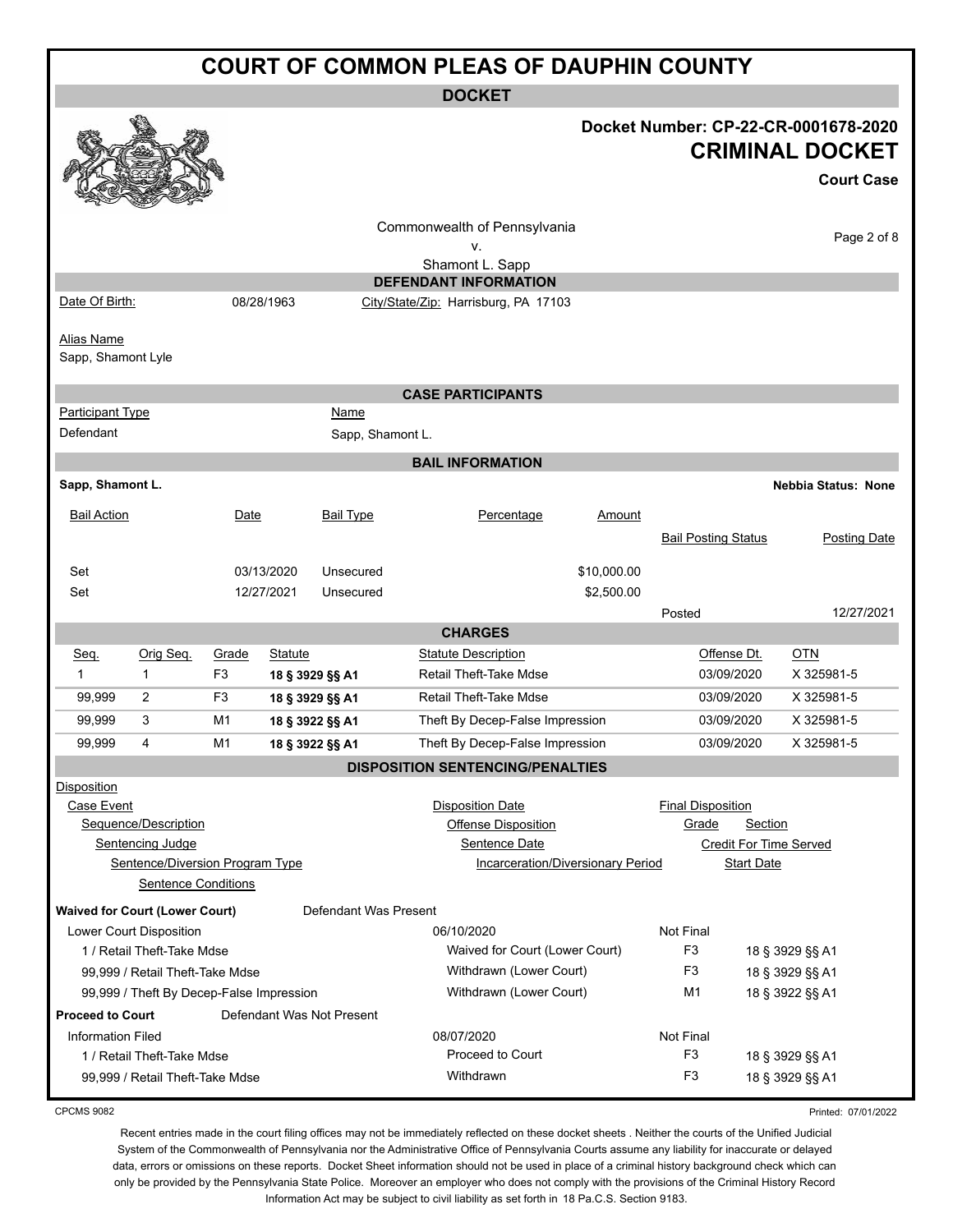**DOCKET**



### **Docket Number: CP-22-CR-0001678-2020 CRIMINAL DOCKET**

**Court Case**

Printed: 07/01/2022

|                              |                                                               | Commonwealth of Pennsylvania            |                                          |                                 |                 |  |
|------------------------------|---------------------------------------------------------------|-----------------------------------------|------------------------------------------|---------------------------------|-----------------|--|
|                              |                                                               | ٧.                                      |                                          |                                 | Page 3 of 8     |  |
|                              |                                                               | Shamont L. Sapp                         |                                          |                                 |                 |  |
|                              |                                                               | <b>DISPOSITION SENTENCING/PENALTIES</b> |                                          |                                 |                 |  |
| Disposition                  |                                                               |                                         |                                          |                                 |                 |  |
| Case Event                   |                                                               | <b>Disposition Date</b>                 |                                          | <b>Final Disposition</b>        |                 |  |
| Sequence/Description         |                                                               | <b>Offense Disposition</b>              |                                          | Grade<br>Section                |                 |  |
| Sentencing Judge             |                                                               | Sentence Date                           |                                          | <b>Credit For Time Served</b>   |                 |  |
|                              | Sentence/Diversion Program Type<br><b>Sentence Conditions</b> |                                         | <b>Incarceration/Diversionary Period</b> | <b>Start Date</b>               |                 |  |
|                              |                                                               |                                         |                                          |                                 |                 |  |
|                              | 99,999 / Theft By Decep-False Impression                      | Withdrawn                               |                                          | M1                              | 18 § 3922 §§ A1 |  |
|                              | <b>COMMONWEALTH INFORMATION</b>                               |                                         | <b>ATTORNEY INFORMATION</b>              |                                 |                 |  |
| Name:                        | Kelly Ann Callihan                                            | Name:                                   | <b>Hillary Catterton Hall</b>            |                                 |                 |  |
|                              | <b>Assistant District Attorney</b>                            |                                         | Public Defender                          |                                 |                 |  |
| Supreme Court No:            | 071027                                                        | Supreme Court No:                       | 322964                                   |                                 |                 |  |
| Phone Number(s):             |                                                               | Rep. Status:                            | Active                                   |                                 |                 |  |
| 717-780-6767<br>Address:     | (Phone)                                                       | Phone Number(s):<br>717-780-6370        | (Phone)                                  |                                 |                 |  |
|                              | Dauphin County Da's Office                                    | Address:                                |                                          |                                 |                 |  |
| 101 Market St 2nd Fl         |                                                               | Dauphin County Public Defenders Office  |                                          |                                 |                 |  |
| Harrisburg, PA 17101         |                                                               | 2 S 2ND St 2nd FI                       |                                          |                                 |                 |  |
|                              |                                                               |                                         | Harrisburg, PA 17101                     |                                 |                 |  |
| Name:                        | Meredith Nicole Pfundheller                                   | Representing: Sapp, Shamont L.          |                                          |                                 |                 |  |
|                              | <b>District Attorney</b>                                      |                                         |                                          |                                 |                 |  |
| Supreme Court No:            | 325926                                                        |                                         |                                          |                                 |                 |  |
| Address:                     |                                                               |                                         |                                          |                                 |                 |  |
|                              |                                                               | <b>ENTRIES</b>                          |                                          |                                 |                 |  |
| Sequence Number              | <b>CP Filed Date</b>                                          | Document Date                           | Filed By                                 |                                 |                 |  |
| 1                            | 03/13/2020                                                    |                                         |                                          |                                 |                 |  |
|                              |                                                               |                                         |                                          | Lenker, Kenneth A.              |                 |  |
| Bail Set - Sapp, Shamont L.  |                                                               |                                         |                                          |                                 |                 |  |
| 1                            | 06/18/2020                                                    |                                         |                                          | Court of Common Pleas - Dauphin |                 |  |
|                              |                                                               |                                         | County                                   |                                 |                 |  |
|                              | Original Papers Received from Lower Court                     |                                         |                                          |                                 |                 |  |
|                              |                                                               |                                         |                                          |                                 |                 |  |
| 2                            | 06/18/2020                                                    |                                         | County                                   | Court of Common Pleas - Dauphin |                 |  |
| Booking Center Fee (Dauphin) |                                                               |                                         |                                          |                                 |                 |  |
|                              |                                                               |                                         |                                          |                                 |                 |  |
| 1                            | 08/07/2020                                                    |                                         |                                          | Chardo, Francis T.              |                 |  |
| <b>Information Filed</b>     |                                                               |                                         |                                          |                                 |                 |  |
| Callihan, Kelly Ann          |                                                               |                                         |                                          |                                 |                 |  |
| 08/10/2020                   | eService                                                      |                                         | Served                                   |                                 |                 |  |
| Hartye, Joseph Francis       |                                                               |                                         |                                          |                                 |                 |  |

CPCMS 9082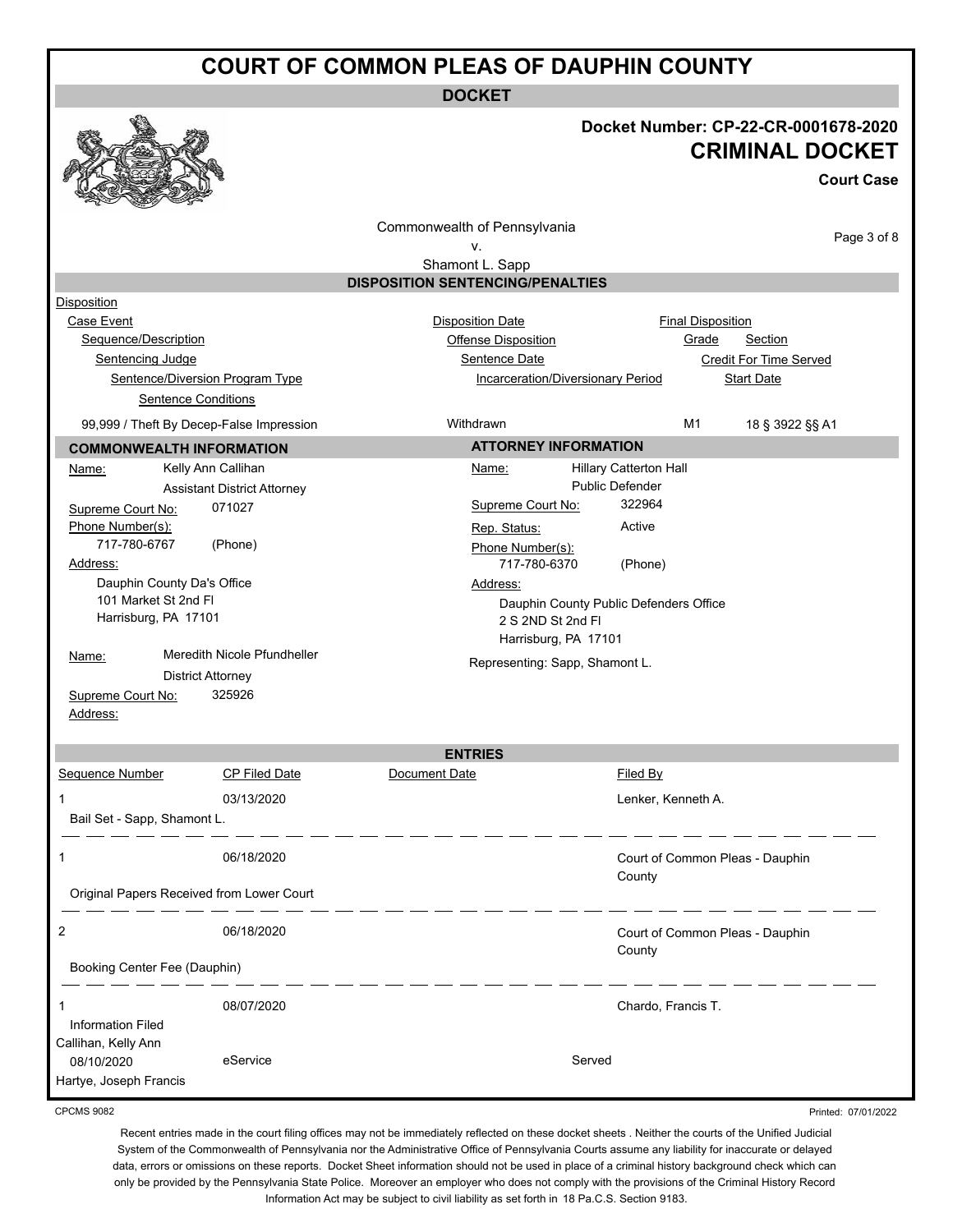**DOCKET**

### **Docket Number: CP-22-CR-0001678-2020 CRIMINAL DOCKET**

**Court Case**

|                                                              |                                                               |                                   |                       | <b>Court Case</b>                   |  |
|--------------------------------------------------------------|---------------------------------------------------------------|-----------------------------------|-----------------------|-------------------------------------|--|
|                                                              |                                                               | Commonwealth of Pennsylvania      |                       | Page 4 of 8                         |  |
|                                                              |                                                               | ۷.                                |                       |                                     |  |
|                                                              |                                                               | Shamont L. Sapp<br><b>ENTRIES</b> |                       |                                     |  |
| Sequence Number                                              | <b>CP Filed Date</b>                                          | Document Date                     |                       | Filed By                            |  |
| Service To                                                   |                                                               | Service By                        |                       |                                     |  |
| <b>Issue Date</b>                                            | Service Type                                                  | <b>Status Date</b>                | <b>Service Status</b> |                                     |  |
| 08/10/2020                                                   | eService                                                      |                                   | Served                |                                     |  |
|                                                              | 08/10/2020                                                    |                                   |                       | <b>District Attorney</b>            |  |
| DA Information Filed                                         |                                                               |                                   |                       |                                     |  |
|                                                              | 09/01/2020                                                    |                                   |                       | Hartye, Joseph Francis              |  |
| Order Granting Motion for Continuance<br>Callihan, Kelly Ann |                                                               |                                   |                       |                                     |  |
| 09/02/2020                                                   | eService                                                      |                                   | Served                |                                     |  |
| 1                                                            | 09/02/2020                                                    |                                   |                       | Dauphin County Court Administration |  |
| Callihan, Kelly Ann                                          | Plea Court Continued - Defendant Not Ready - Defendant        |                                   |                       |                                     |  |
| 09/02/2020                                                   | eService                                                      |                                   | Served                |                                     |  |
| Hartye, Joseph Francis                                       |                                                               |                                   |                       |                                     |  |
| 09/02/2020                                                   | eService                                                      |                                   | Served                |                                     |  |
| 1                                                            | 09/30/2020                                                    |                                   |                       | Curcillo, Deborah E.                |  |
| Order Granting Motion for Continuance<br>Callihan, Kelly Ann |                                                               |                                   |                       |                                     |  |
| 10/01/2020                                                   | eService                                                      |                                   | Served                |                                     |  |
| Hartye, Joseph Francis<br>10/01/2020                         | eService                                                      |                                   | Served                |                                     |  |
| 1                                                            | 10/01/2020                                                    |                                   |                       | Dauphin County Court Administration |  |
| Callihan, Kelly Ann                                          | Plea Court Continued - Defendant Not Ready - Defendant        |                                   |                       |                                     |  |
| 10/01/2020                                                   | eService                                                      |                                   | Served                |                                     |  |
| Hartye, Joseph Francis<br>10/01/2020                         | eService                                                      |                                   | Served                |                                     |  |
| 1                                                            | 12/30/2020                                                    |                                   |                       | Dauphin County Court Administration |  |
|                                                              | Plea Court Continued - Defendant Not Ready - Defense Attorney |                                   |                       |                                     |  |
| Callihan, Kelly Ann<br>12/30/2020                            | eService                                                      |                                   | Served                |                                     |  |
| Hartye, Joseph Francis<br>12/30/2020                         | eService                                                      |                                   | Served                |                                     |  |
|                                                              |                                                               |                                   |                       |                                     |  |

CPCMS 9082

Printed: 07/01/2022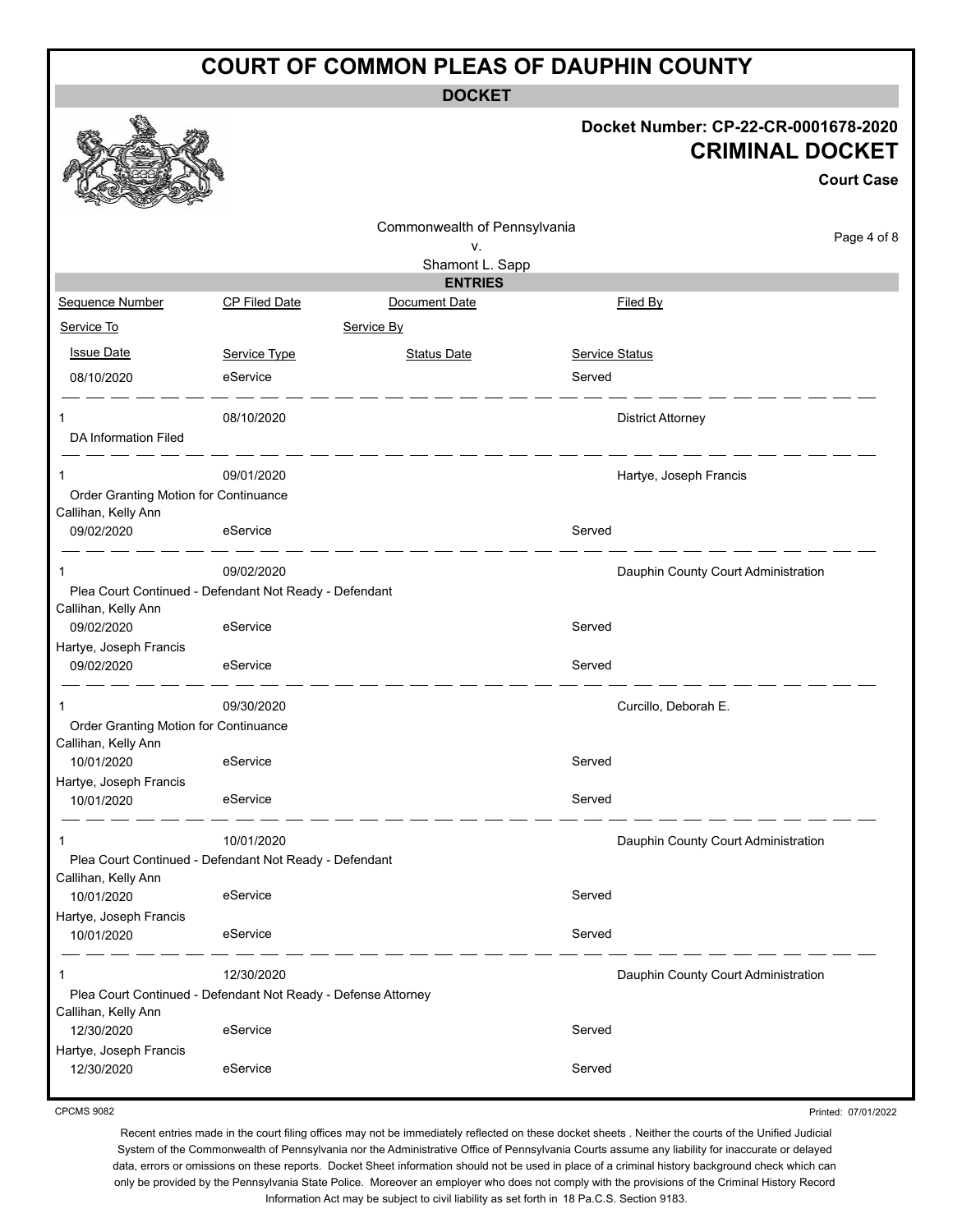**DOCKET**

|                                                                 |                                                               |                                                                           |                       | Docket Number: CP-22-CR-0001678-2020<br><b>CRIMINAL DOCKET</b><br><b>Court Case</b> |
|-----------------------------------------------------------------|---------------------------------------------------------------|---------------------------------------------------------------------------|-----------------------|-------------------------------------------------------------------------------------|
|                                                                 |                                                               | Commonwealth of Pennsylvania                                              |                       |                                                                                     |
|                                                                 |                                                               | v.                                                                        |                       | Page 5 of 8                                                                         |
|                                                                 |                                                               | Shamont L. Sapp<br><b>ENTRIES</b>                                         |                       |                                                                                     |
| Sequence Number                                                 | <b>CP Filed Date</b>                                          | Document Date                                                             |                       | Filed By                                                                            |
| Service To                                                      |                                                               | Service By                                                                |                       |                                                                                     |
|                                                                 |                                                               |                                                                           |                       |                                                                                     |
| <b>Issue Date</b>                                               | Service Type                                                  | <b>Status Date</b>                                                        | <b>Service Status</b> |                                                                                     |
| 3                                                               | 12/30/2020                                                    |                                                                           |                       | <b>Public Defender</b>                                                              |
|                                                                 | Motion for Continuance and Waiver of Pa.R. Crim.P. 600/1013   |                                                                           |                       |                                                                                     |
| Callihan, Kelly Ann<br>12/31/2020                               | eService                                                      |                                                                           | Served                |                                                                                     |
| Hartye, Joseph Francis                                          |                                                               |                                                                           |                       |                                                                                     |
| 12/31/2020                                                      | eService                                                      |                                                                           | Served                |                                                                                     |
| 4                                                               | 12/30/2020                                                    |                                                                           |                       | Curcillo, Deborah E.                                                                |
|                                                                 |                                                               | Order Granting Motion for Continuance and Waiver of Pa.R.Crim.P. 600/1013 |                       |                                                                                     |
| Callihan, Kelly Ann<br>12/31/2020                               | eService                                                      |                                                                           | Served                |                                                                                     |
| Hartye, Joseph Francis                                          |                                                               |                                                                           |                       |                                                                                     |
| 12/31/2020                                                      | eService                                                      |                                                                           | Served                |                                                                                     |
| $\overline{2}$                                                  | 03/31/2021                                                    |                                                                           |                       | Dauphin County Court Administration                                                 |
|                                                                 | Plea Court Continued - Defendant Not Ready - Defense Attorney |                                                                           |                       |                                                                                     |
| Hartye, Joseph Francis                                          | eService                                                      |                                                                           | Served                |                                                                                     |
| 03/31/2021<br>Pfundheller, Meredith Nicole                      |                                                               |                                                                           |                       |                                                                                     |
| 03/31/2021                                                      | eService                                                      |                                                                           | Served                |                                                                                     |
| 4                                                               | 03/31/2021                                                    |                                                                           |                       | <b>Public Defender</b>                                                              |
| Motion for Continuance Defense Request                          |                                                               |                                                                           |                       |                                                                                     |
| Hartye, Joseph Francis                                          |                                                               |                                                                           |                       |                                                                                     |
| 04/02/2021                                                      | eService                                                      |                                                                           | Served                |                                                                                     |
| Pfundheller, Meredith Nicole<br>04/02/2021                      | eService                                                      |                                                                           | Served                |                                                                                     |
| 5                                                               | 03/31/2021                                                    |                                                                           |                       | Curcillo, Deborah E.                                                                |
| Order Granting Motion for Continuance<br>Hartye, Joseph Francis |                                                               |                                                                           |                       |                                                                                     |
| 04/02/2021                                                      | eService                                                      |                                                                           | Served                |                                                                                     |
| Pfundheller, Meredith Nicole                                    |                                                               |                                                                           |                       |                                                                                     |
| 04/02/2021                                                      | eService                                                      |                                                                           | Served                |                                                                                     |

CPCMS 9082

Printed: 07/01/2022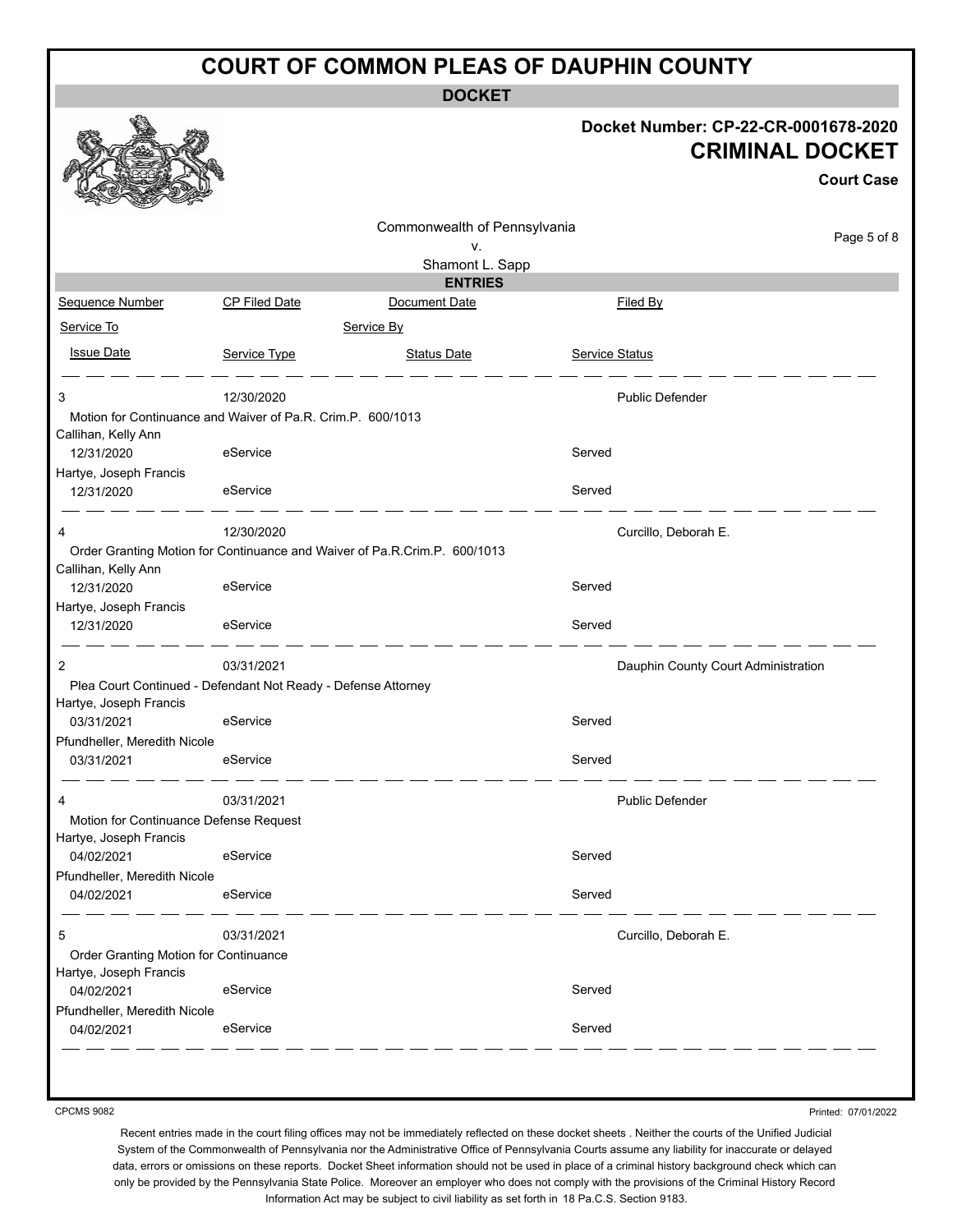**DOCKET**

### **Docket Number: CP-22-CR-0001678-2020 CRIMINAL DOCKET**

**Court Case**

|                                                        |                      |                              |                       | GUULL GASA                                   |             |
|--------------------------------------------------------|----------------------|------------------------------|-----------------------|----------------------------------------------|-------------|
|                                                        |                      | Commonwealth of Pennsylvania |                       |                                              |             |
|                                                        |                      | v.                           |                       |                                              | Page 6 of 8 |
|                                                        |                      | Shamont L. Sapp              |                       |                                              |             |
|                                                        |                      | <b>ENTRIES</b>               |                       |                                              |             |
| Sequence Number                                        | <b>CP Filed Date</b> | Document Date                |                       | Filed By                                     |             |
| Service To                                             |                      | Service By                   |                       |                                              |             |
| <b>Issue Date</b>                                      | Service Type         | <b>Status Date</b>           | <b>Service Status</b> |                                              |             |
| -1                                                     | 05/11/2021           |                              |                       | Dauphin County Clerk of Courts               |             |
| Plea Court Continued - Other<br>Hartye, Joseph Francis |                      |                              |                       |                                              |             |
| 05/11/2021                                             | eService             |                              | Served                |                                              |             |
| Pfundheller, Meredith Nicole                           |                      |                              |                       |                                              |             |
| 05/11/2021                                             | eService             |                              | Served                |                                              |             |
| 1                                                      | 10/04/2021           |                              |                       | Dauphin County Court Administration          |             |
| Plea Court Continued - Defendant Not Ready - Defendant |                      |                              |                       |                                              |             |
| Hartye, Joseph Francis<br>10/04/2021                   | eService             |                              | Served                |                                              |             |
| Pfundheller, Meredith Nicole                           |                      |                              |                       |                                              |             |
| 10/04/2021                                             | eService             |                              | Served                |                                              |             |
|                                                        |                      |                              |                       |                                              |             |
| 1                                                      | 10/26/2021           |                              |                       | Bush, Jessica Lauren                         |             |
| Entry of Appearance<br>Pfundheller, Meredith Nicole    |                      |                              |                       |                                              |             |
| 10/26/2021                                             | eNotice              |                              | Notified              |                                              |             |
| 1                                                      | 12/13/2021           |                              |                       |                                              |             |
|                                                        |                      |                              |                       | Dauphin County District Attorney's<br>Office |             |
| Commonwealth's Motion to Revoke Bail                   |                      |                              |                       |                                              |             |
| Bush, Jessica Lauren                                   |                      |                              |                       |                                              |             |
| 12/13/2021                                             | eService             |                              | Served                |                                              |             |
| Pfundheller, Meredith Nicole                           | eService             |                              | Served                |                                              |             |
| 12/13/2021                                             |                      |                              |                       |                                              |             |
| $\overline{2}$                                         | 12/15/2021           |                              |                       | Tully, William T.                            |             |
| Order Granting Commonwealth's Motion to Revoke Bail    |                      |                              |                       |                                              |             |
| Bush, Jessica Lauren                                   |                      |                              |                       |                                              |             |
| 12/15/2021                                             | eService             |                              | Served                |                                              |             |
| Pfundheller, Meredith Nicole<br>12/15/2021             | eService             |                              | Served                |                                              |             |
|                                                        |                      |                              |                       |                                              |             |
| 1                                                      | 12/27/2021           |                              |                       | McNally, John III                            |             |
| Rule 150 Hearing Held                                  |                      |                              |                       |                                              |             |
|                                                        |                      |                              |                       |                                              |             |

CPCMS 9082

Printed: 07/01/2022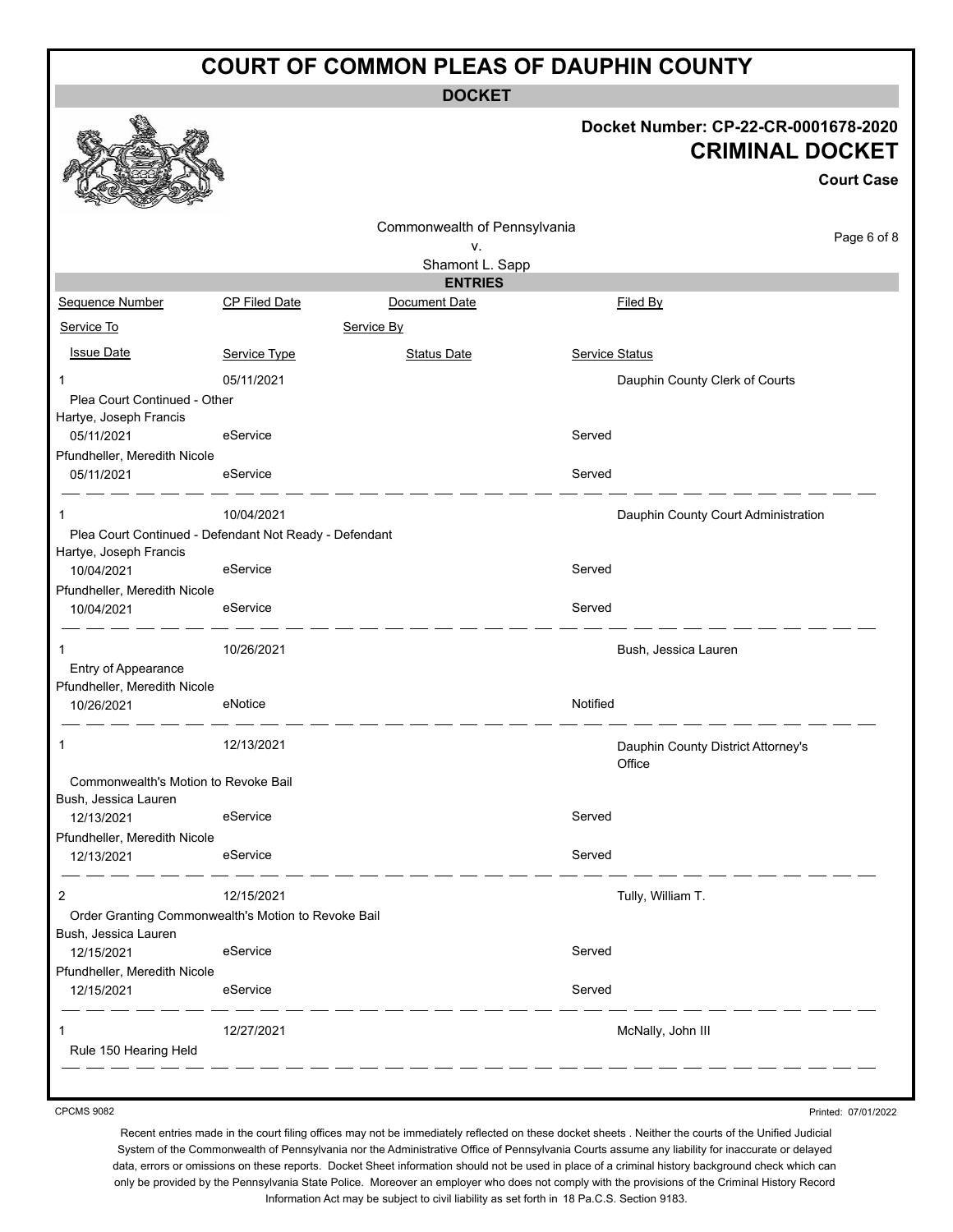**DOCKET**

|                                               |                                                        |                              |        | Docket Number: CP-22-CR-0001678-2020<br><b>CRIMINAL DOCKET</b><br><b>Court Case</b> |
|-----------------------------------------------|--------------------------------------------------------|------------------------------|--------|-------------------------------------------------------------------------------------|
|                                               |                                                        | Commonwealth of Pennsylvania |        |                                                                                     |
|                                               |                                                        | ٧.                           |        | Page 7 of 8                                                                         |
|                                               |                                                        | Shamont L. Sapp              |        |                                                                                     |
|                                               |                                                        | <b>ENTRIES</b>               |        |                                                                                     |
| Sequence Number                               | <b>CP Filed Date</b>                                   | Document Date                |        | Filed By                                                                            |
| $\overline{2}$<br>Bail Set - Sapp, Shamont L. | 12/27/2021                                             |                              |        | McNally, John III                                                                   |
| 3                                             | 12/27/2021                                             |                              |        | Sapp, Shamont L.                                                                    |
| Bail Posted - Sapp, Shamont L.                |                                                        |                              |        |                                                                                     |
| Bush, Jessica Lauren                          | eService                                               |                              | Served |                                                                                     |
| 12/27/2021<br>Callihan, Kelly Ann             |                                                        |                              |        |                                                                                     |
| 12/27/2021                                    | eService                                               |                              | Served |                                                                                     |
| 4                                             | 12/27/2021                                             |                              |        | Court of Common Pleas - Dauphin<br>County                                           |
| Order - Short Commitment                      |                                                        |                              |        |                                                                                     |
| 1                                             | 12/28/2021                                             |                              |        | Court of Common Pleas - Dauphin<br>County                                           |
| <b>Bail Bond Executed</b>                     |                                                        |                              |        |                                                                                     |
| Bush, Jessica Lauren                          |                                                        |                              |        |                                                                                     |
| 12/28/2021                                    | eService                                               |                              | Served |                                                                                     |
| Callihan, Kelly Ann                           |                                                        |                              |        |                                                                                     |
| 12/28/2021                                    | eService                                               |                              | Served |                                                                                     |
|                                               | 12/29/2021                                             |                              |        | Sheriff                                                                             |
| <b>Bench Warrant Returned</b>                 |                                                        |                              |        |                                                                                     |
| $\mathbf{1}$                                  | 03/02/2022                                             |                              |        | Hall, Hillary Catterton                                                             |
| Entry of Appearance/Hillary Catterton Hall    |                                                        |                              |        |                                                                                     |
| Callihan, Kelly Ann<br>03/02/2022             | eService                                               |                              | Served |                                                                                     |
| 1                                             | 03/04/2022                                             |                              |        | Dauphin County Court Administration                                                 |
| Callihan, Kelly Ann                           | Plea Court Continued - Defendant Not Ready - Defendant |                              |        |                                                                                     |
| 03/04/2022                                    | eService                                               |                              | Served |                                                                                     |
| Hall, Hillary Catterton                       |                                                        |                              |        |                                                                                     |
| 03/04/2022                                    | eService                                               |                              | Served |                                                                                     |
| 1                                             | 05/13/2022                                             |                              |        | Dauphin County Court Administration                                                 |
|                                               | Plea Court Continued - Defendant Not Ready - Defendant |                              |        |                                                                                     |
| Callihan, Kelly Ann                           |                                                        |                              |        |                                                                                     |

CPCMS 9082

Printed: 07/01/2022